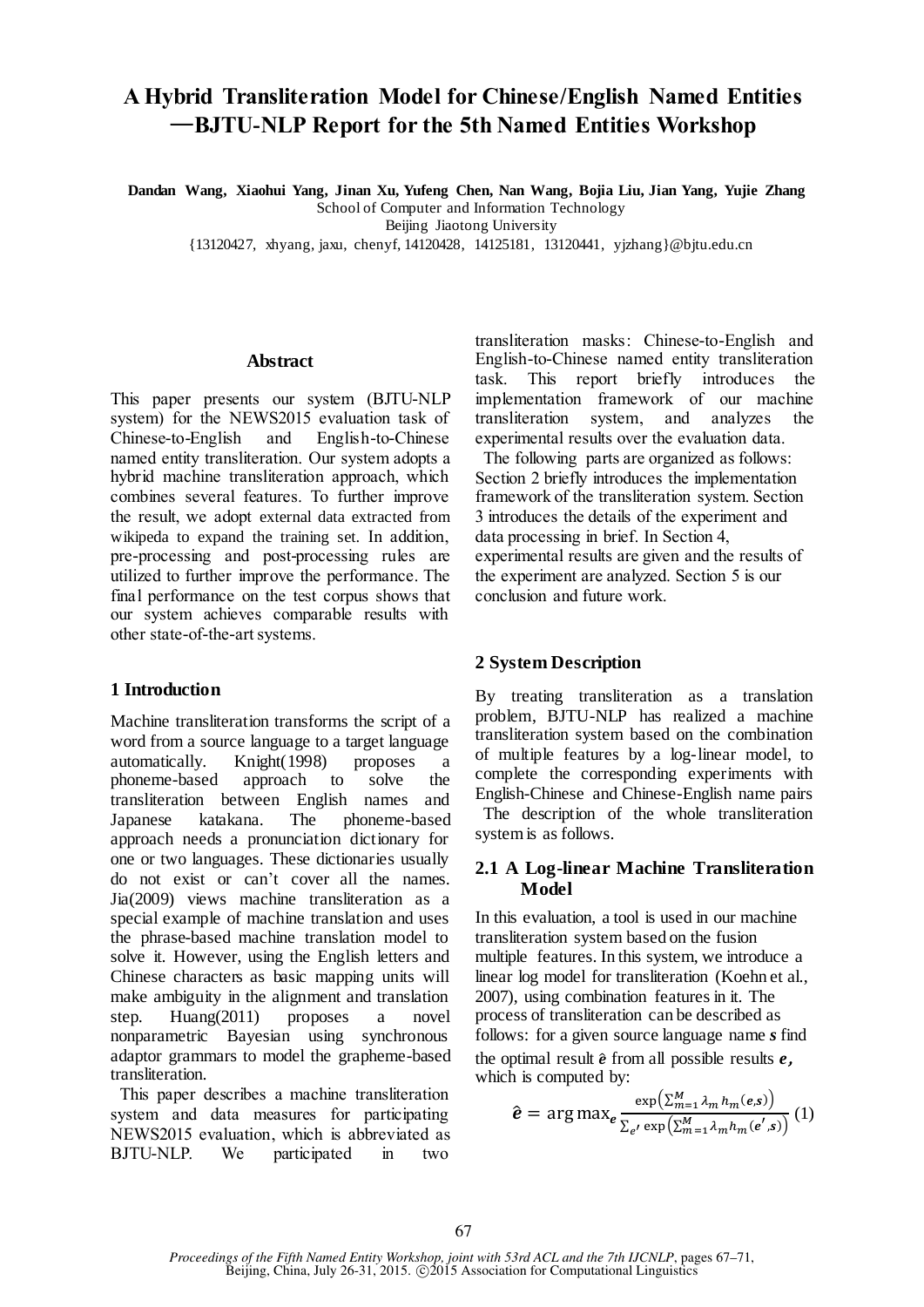Where M is the number of used features.  $h_m(e,s)$  is the *mth* transliteration feature, and  $\lambda_m$  is the weight of the *mth* transliteration feature.

### **2.2 Features**

In the transliteration process, the source name is transformed from left to right in the order, lexical reordering problem does not exist, therefore, the transliteration model does not require replacement model features, and because "phrase translation pair" does not exist lexical correspondence (between English letters and correspondence Chinese characters), forward/reverse phrase lexicalization probability are not used in our transliteration model. In the final, the features we used are as follow:

1. Forward phrase translation probability,  $P(e|s)$  is the probability of translating into English name *e* from Chinese name *s*, the formula is as follows.

$$
P(e|s) = \frac{count(e,s)}{count_e(e,s)}
$$
 (2)

2. Reverse phrase translation probability,  $P(s|e)$  is the probability of translating into Chinese name *s* from English name *e* , the formula is as follows.

$$
P(s|e) = \frac{count(s,e)}{count_{\bar{f}}(e,s)}
$$
(3)

- 3. The length of name
- 4. The normalized length deviation after transforming the length of the other language into the reference language,  $I(e|s)$ ,  $I(s|e)$ are computed as follows.

$$
I(e|s) = \frac{|len(s) - len(e)|}{len(s)}
$$
(4)

$$
I(s|e) = \frac{|len(e) - len(s)|}{len(e)}\tag{5}
$$

Where *len(s)* is the number of characters this source name contains, *len(e)* is the number of segments target name contains.

5. Language model score,  $lm(c)$ . In the translation model based on phrase, each source phrase fragments can be translated without considering the source language phrase fragments which are in front of it. Each source language phrases are independent in transliteration, the transliteration between source language phrase and target language phrase only rely on the language model of the target language.

### **2.3 Parameter Tuning and Decoding**

The system adopts GIZA++, which is a word alignment model to extract transliteration phrases

pairs. In order to get the best weight of features and the best name transliteration model, the process of parameter tuning is as follows:

- 1. The weights of five features mentioned in the previous section are initialized to 1.
- 2. Using the log-linear model on the development set, we can obtain the NBest transliteration candidate, then merge with the original NBest candidate to form new candidate results.
- 3. According to the new NBest candidate results obtained, in order to get the best BLEU value, each feature weight is adjusted with the ZMERT (Zaidan et al.2009) toolkit for a better log-linear model.
- 4. Repeat steps 2, 3 until the model reaches convergence, finally we obtain the optimal weight of each feature. Then decode given names, using phrase table formed in training stage and transliteration model with optimal weight.

# **3 Rule-based Adaptation**

# **3.1 External Dictionary**

In this evaluation, in addition to the official data sets, we proposed to import the Wikipedia data set as an external dictionary. After obtaining the data from the Wikipedia database, we use clustering and iterative methods to obtain named entity pairs. We did data cleansing, de-noising and de-emphasis for the obtained name entity pairs. For the reserved data, it need to comply with the following requirements:

- 1. Retain only the English and Chinese name transliterations.
- 2. For some English names contains a modified letter, for example Áá,  $\hat{A}$ à,  $\hat{A}$ ă,  $\hat{A}$ ă, we would replace the letter with its corresponding ordinary alphabet letters.
- 3. Cannot have duplicate transliteration results (including given official data sets).

After the above steps, we got about 37,151 available named entity pairs. During the expanded training of non-standardized methods, we need to add the above corpus into English-to-Chinese and Chinese-to-English training set respectively, and then do the de -emphasis operation to ensure the uniqueness of each named entity pair.

### **3.2 Chinese-to-English preprocessing**

For Chinese corpus, our preprocessing rules are as follows:

1. Simplified Chinese representation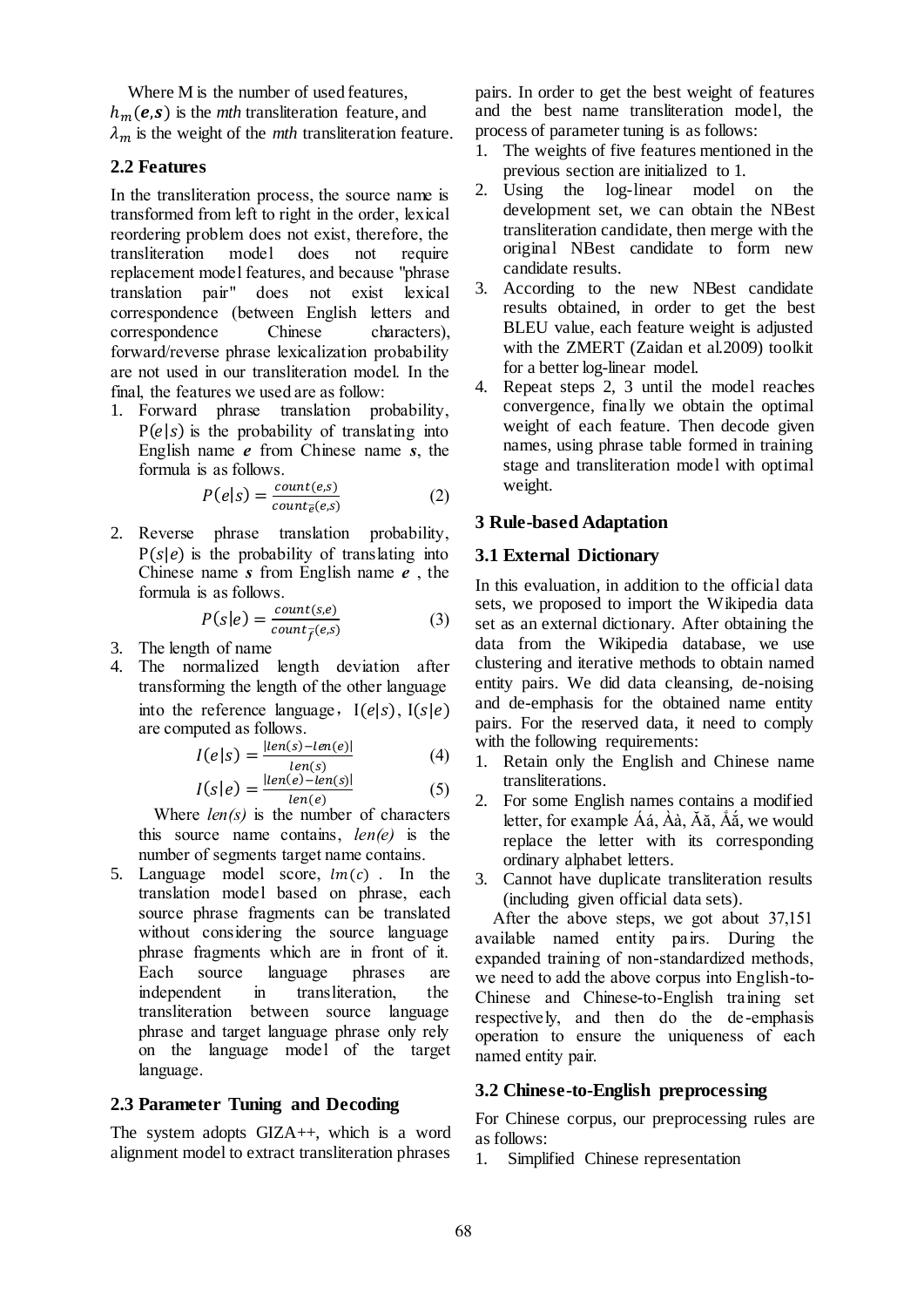### 2. Chinese word segmentation method **Segmentation**

During the segmentation stage, we take the given word as a sequence of characters. Then combined with the characteristics of Chinese grammar, we take particular rule to Chinese word segmentation as divide the Chinese word by space.

### **Word Alignment**

Word alignment here accurately refers to the alignment of segmentation result of the above step result. Word alignment tool we used is the  $GIZA + (Och et al., 2003)$ . Since the corpus is named entity pairs, we took the result of GIZA ++ as the final word alignments.

### **Language Model**

After several times comparison test, the two systems involved in this evaluation adopt the 3 gram language model.

### **3.3 English-to-Chinese preprocessing**

For English corpus, our preprocessing rules are as follows:

- 1. Capitalization representation
- 2. English word segmentation method

### **Segmentation**

During this segmentation stage, we also take the given word as a sequence of characters. Then we take particular rules to English word segmentation as divide these words by syllable*.*

#### **Word Alignment**

Word alignment here uses the same tool as above.

### **Language Model**

The two systems involved in this evaluation also adopt the 3-gram language model.

### **3.4 Corpus usage**

The evaluation directions of our participation are Chinese-to-English and English-to-Chinese named entity transliteration direction. And all evaluation corpus we used for this evaluation (including the training sets, development sets, test sets and reference sets) are as follows:

|                          | <b>Training</b><br>Set | Dev<br><b>Set</b> | <b>Test</b><br><b>Set</b> |
|--------------------------|------------------------|-------------------|---------------------------|
| $English-to-$<br>Chinese | 37,753                 | 2,802             | 1008                      |
| Chinese-to-<br>English   | 28,678                 | 2,719             | 1019                      |

Table 1 standardized methods of data list

|                        | <b>Training</b><br>Set | Dev<br><b>Set</b> | Test<br><b>Set</b> |
|------------------------|------------------------|-------------------|--------------------|
| English-to-<br>Chinese | 74,904                 | 2,802             | 1008               |
| Chinese-to-<br>English | 65,829                 | 2.719             | 1019               |

Table 2 Non-standardized methods of data list

### **4 Experiments**

### **4.1 Data Sets**

The standard training set of English-Chinese transliteration track contains 37753 pairs of names. We pick up 37151 pairs of names extracted from Wikipedia to merge into the training set. 2802 pairs are treated as the final dev set to tune the weights of system features. For the Chinese-English back transliteration track, the final training and test sets are formed in the same way. The official dev set is used directly.

The Srilm (Stolcke et al., 2002) toolkit is used to count n-gram on the target of the training set. Here we use a 3-gram language model. In the transliteration model training step, the Giza++ (Och et al., 2003) generates the alignment with the growdiag-and-final heuristic, while other setup is default. The following 4 metrics are used to measure the quality of the transliteration results (Li et al., 2009a): Word Accuracy in Top-1 (ACC), Fuzziness in Top-1 (Mean F-score), Mean Reciprocal Rank (MRR), MAPref.

### **4.2 Experimental results**

Our transliteration systems' outputs have following format problems:

- 1. English-to-Chinese outputs: the Chinese output words are still separated by spaces
- 2. Chinese-to-English outputs: English output words are still divided by syllable

To solve these problems, we make the following amendments to the outputs:

- 1. Remove the spaces between character and character, syllable and syllable
- 2. The English results are expressed as: initial capital letters, other letter lowercase

We adopt Niutrans (Xiao et al., 2012) to realize our log-linear model to combining several features. By comparing the experiment, we found that segmentation by syllable of English words is more effective and segmentation by Pinyin and syllable of Chinese words performs better. We adopt the above standard and non-standard training set to evaluate the official test set, and use official development set to adjust parameters. The evaluation results of the standard and non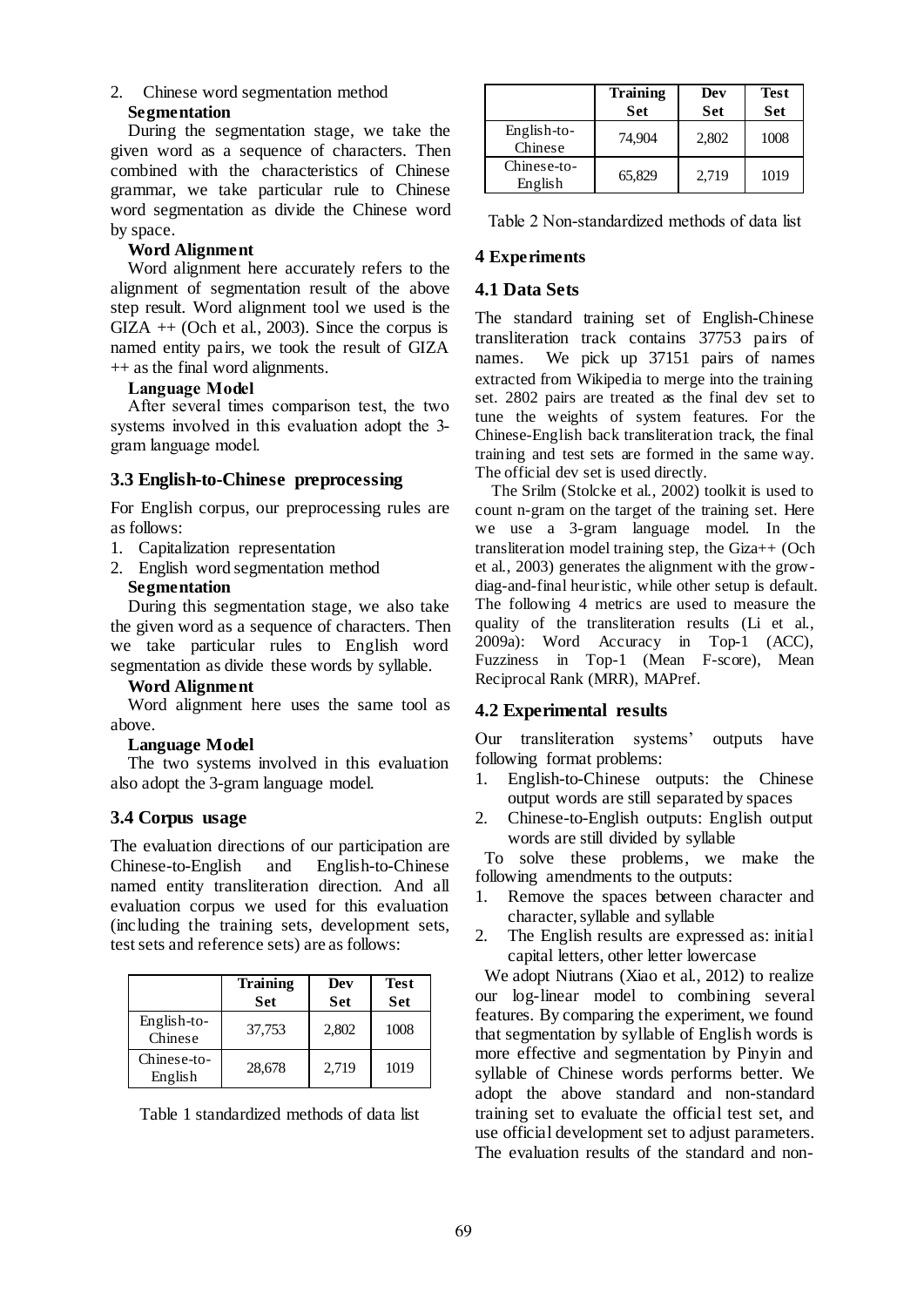standard training set and corresponding analysis are shown as follows.

### **4.2.1 Evaluation Results and Analysis of Standard Training Set**

We evaluated the four official test sets respectively. We calculated the four parameter values, ACC, F-score, MRR and MAP\_ref, according to the four official evaluation standards. The experimental results are shown in Table 3.

| <b>Test Sets</b> | ACC   | <b>F-score</b> | <b>MRR</b> | MAP ref |
|------------------|-------|----------------|------------|---------|
| ChEn 2266        | 0.151 | 0.766          | 0.151      | 0.151   |
| ChEn 1019        | 0.157 | 0.732          | 0.157      | 0.151   |
| EnCh 2000        | 0.225 | 0.620          | 0.225      | 0.212   |
| EnCh<br>- 1008   | 0.204 | 0.605          | 0.204      | 0.195   |

Table 3 Standard training set evaluation results

In Table 3, we found that the effect of English-Chinese transliteration is better than the Chinese-English transliteration. The effect of English-Chinese transliteration is better than the Chinese-English transliteration, which shows that segmentation of syllable is more reasonable for preprocessing when the source language is English, and preprocessing method of Chinese needs to be improved.

#### **4.2.2 Evaluation Results and Analysis of non-Standard Training Set**

We added the English-Chinese and Chinese-English named entities drawn from the Wikipedia to the training set, and evaluate the official test sets by the expanded training set as non-Standard training set. We calculated the four official parameter values likewise and experimental results are shown in Table 4.

| <b>Test Sets</b> | <b>ACC</b> | <b>F-score</b> | <b>MRR</b> | MAP ref |
|------------------|------------|----------------|------------|---------|
| ChEn 2266        | 0.105      | 0.746          | 0.105      | 0.105   |
| ChEn 1019        | 0.157      | 0.732          | 0.157      | 0.151   |
| EnCh 2000        | 0.224      | 0.629          | 0.224      | 0.212   |
| EnCh 1008        | 0.193      | 0.605          | 0.193      | 0.182   |

Table 4 non-Standard training set evaluation results

We can conclude from Table 4 that the results of the evaluation on the non-Standard training set have promotion over that on the Standard training set. This suggests that increasing the training set has a positive influence on improving the evaluating results.

### **5 Conclusions and Future Work**

This paper mainly describes the machine transliteration system and data measures for participating NEWS2015 evaluation of BJTU-NLP. We adopt a hybrid transliteration model to realize named entities transliteration. In the process of training, we added the preprocessing of training corpus, modified related parameters of Niutrans system and the compared results of the experiment with different parameters. Related post-processing is also added according to the transliteration results. Simultaneously, we expand the training set with the help of Wikipedia in the named entities. The experimental results show that after joining in the named entities to Wikipedia, the evaluating results have a certain increase.

As to future work, we plan to conduct in-depth research and discussion in the preprocessing of named entities transliteration, post-processing and machine transliteration model, etc.

### **Acknowledgement**

The research work has been supported by the National Nature Science Foundation of China under grant no. 61370130, and 61473294, the Fundamental Research Funds for the Central Universities (2014RC040), and also the International Science & Technology Cooperation Program of China under grant No. 2014DFA11350.

### **Reference**

- Keven Knight, Jonathan Graehl. 1998. Machine Transliteration. Computational Linguistics, Vol. 24, No. 4, pp. 599-612.
- Tong Xiao, Jingbo Zhu, Hao Zhang and Qiang Li. 2012. NiuTrans: An Open Source Toolkit for Phrase-based and Syntax-based Machine Translation. In Proc. of ACL, demonstration session.
- Andreas Stolcke. 2002. SRILM an Extensible Language Modeling Toolkit. In Proc. Of ICSLP, Denver, USA.
- Franz Josef Och, Hermann Ney. 2003. A systematic comparison of various statistical alignment models. Comput.Linguistics 29, 1, 19-51.
- Yun Huang, Min Zhang and Chewlim Tan. 2011. Nonparametric Bayesian Machine Transliteration with Synchronous Adaptor Grammars. In Proceedings of ACL-HLT 2011: Short Papers, Portland, Oregon, pp.534-539.